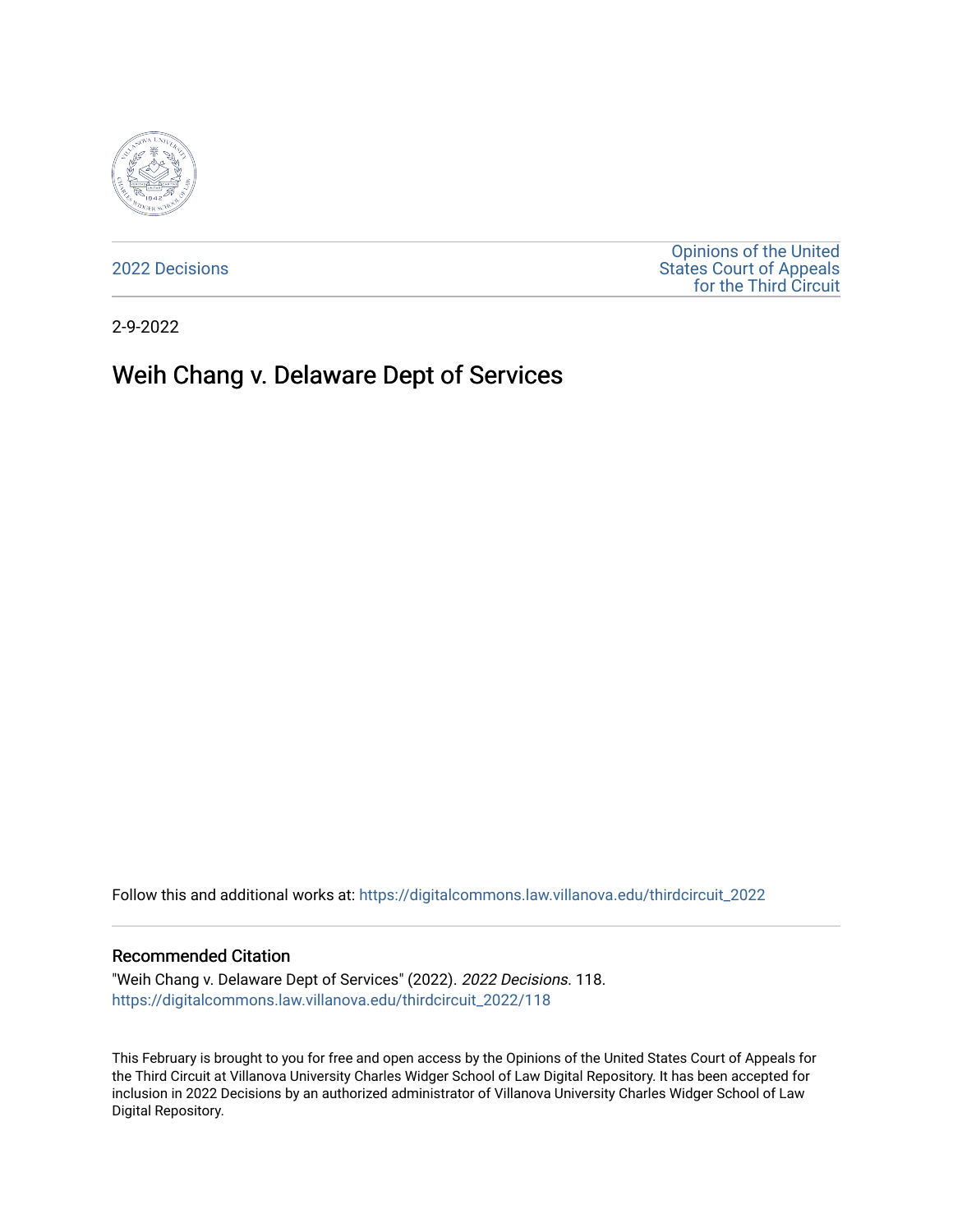#### **NOT PRECEDENTIAL**

## UNITED STATES COURT OF APPEALS FOR THE THIRD CIRCUIT

\_\_\_\_\_\_\_\_\_\_\_

### No. 20-1601 \_\_\_\_\_\_\_\_\_\_

WEIH STEVE CHANG, a/k/a Richard Doe; A.B., a minor child; C.D., a minor child; E.F., a minor child, Appellants

v.

STATE OF DELAWARE, DEPARTMENT OF SERVICES FOR CHILDREN, YOUTH, AND THEIR FAMILIES, Division of Family Services, SARAH MARLOWE, individually and in her official capacity; BAHU GILLIAM, individually and in her official capacity; CHILDREN'S ADVOCACY CENTER OF DELAWARE, CITY OF WILMINGTON, a municipal corporation of the State of Delaware; CITY OF WILMINGTON POLICE DEPARTMENT; MARY QUINN, individually and in her official capacity

> On Appeal from the United States District Court for the District of Delaware (D. Del. Civil Action No. 1-15-cv-00963) District Judge: Honorable Leonard P. Stark

\_\_\_\_\_\_\_\_\_\_\_\_\_\_\_\_\_\_\_\_\_\_\_\_\_\_\_\_\_\_\_\_\_\_\_\_

Submitted Pursuant to Third Circuit LAR 34.1(a)

\_\_\_\_\_\_\_\_\_\_\_\_\_\_\_\_\_\_\_\_\_\_\_\_\_\_\_\_\_\_\_\_\_\_\_\_

December 14, 2020 Before: MCKEE, SHWARTZ, and RESTREPO, Circuit Judges

(Opinion filed February 9, 2022)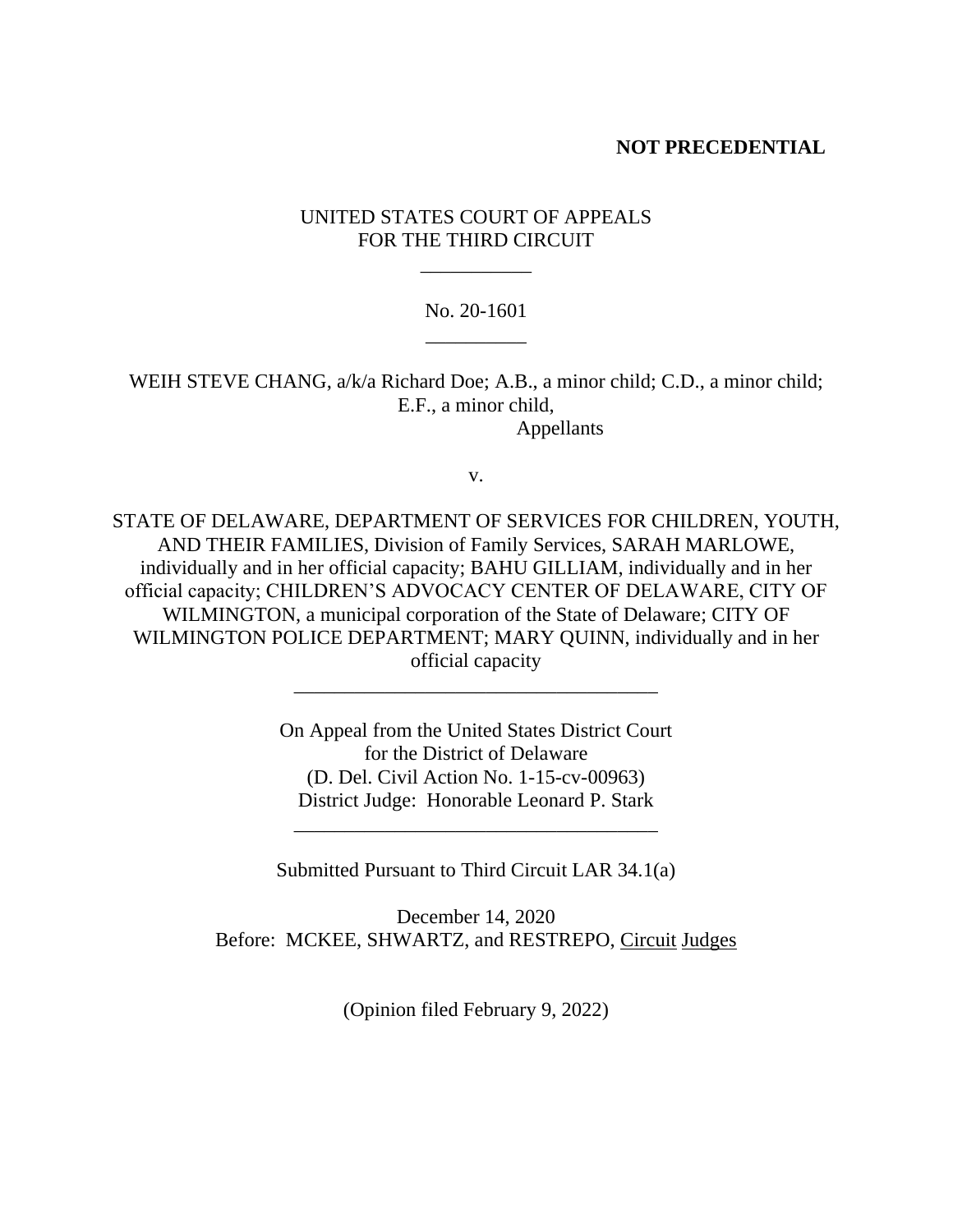## OPINION\* \_\_\_\_\_\_\_\_\_\_\_

\_\_\_\_\_\_\_\_\_\_\_

#### PER CURIAM

Weih Steve Chang, proceeding pro se, appeals an order of the United States District Court for the District of Delaware denying his motion for relief pursuant to Federal Rule of Civil Procedure 60(b) and 28 U.S.C. § 455. For the reasons that follow, we will affirm the judgment of the District Court.

Chang and his three minor children, through counsel, filed a civil rights action against the State of Delaware, Department of Services for Children, Youth, and their Families, Division of Family Services ("DFS"), the City of Wilmington, the City of Wilmington Police Department, the Children's Advocacy Center of Delaware, and several individuals. The action was related to a custody case in Delaware Family Court. Chang alleged that, after he reported incidents of abuse and neglect by his children's mother, DFS determined that he had told the children to make false allegations. DFS filed a petition against Chang alleging emotional abuse or neglect of the children. The Family Court dismissed the petition and Chang and the children brought claims under 42 U.S.C. § 1983 and state law based on the state court proceedings.

This disposition is not an opinion of the full Court and pursuant to I.O.P. 5.7 does not constitute binding precedent.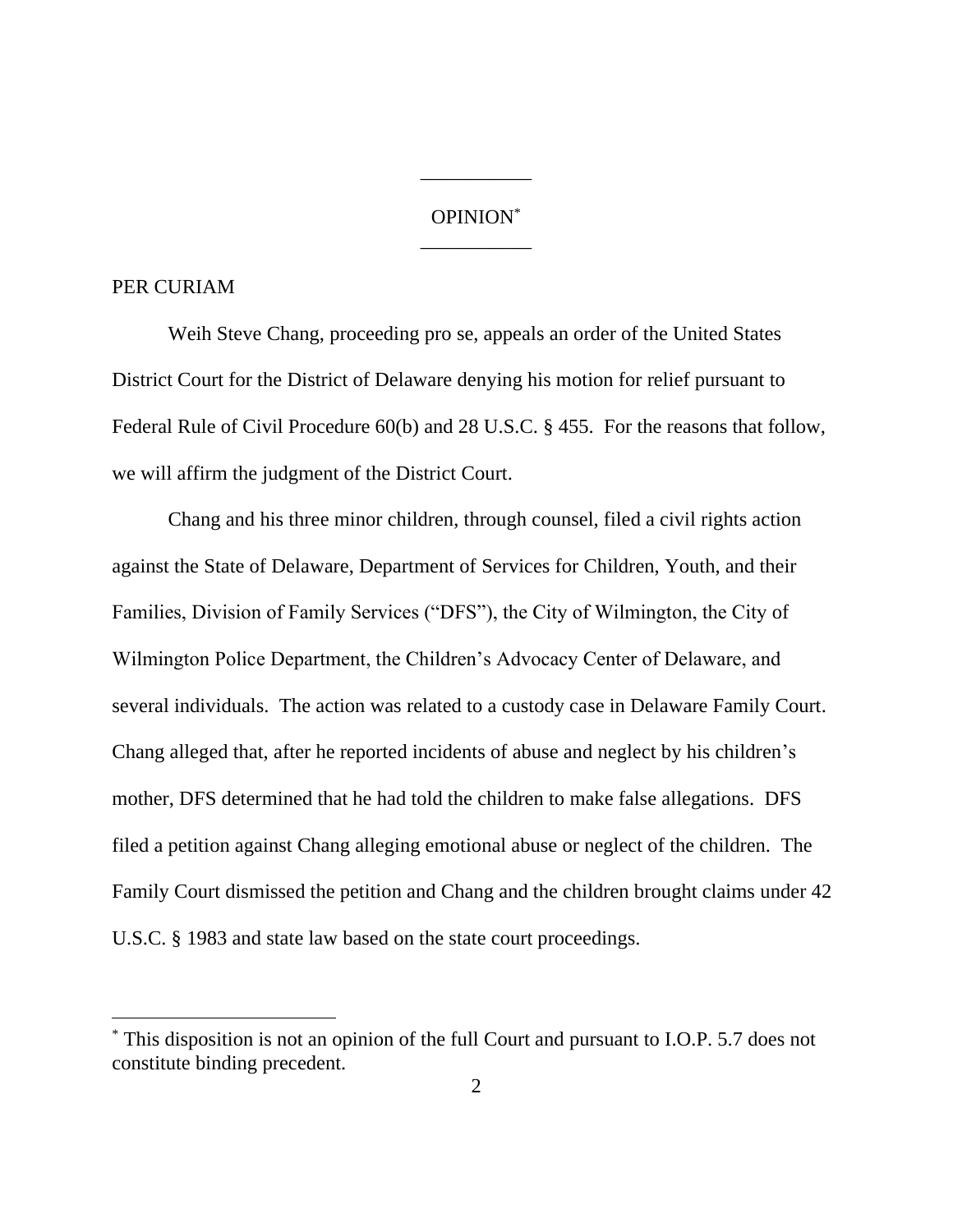The District Court granted the defendants' motions to dismiss the amended complaint. It also denied a pro se motion by Chang for relief pursuant to Rule 60(b) alleging that the defendants had fabricated certain documents. Chang appealed the dismissal order and we affirmed. Chang v. Dep't of Servs. for Children, Youth, and their Families, Div. of Family Servs., 790 F. App'x 435 (3d Cir. 2019).

While Chang's appeal was pending, he filed another Rule 60(b) motion seeking relief from the judgment based on alleged conflicts of interest. Chang asserted that state and private agencies involved in his case worked in partnership with the federal government and used federal funds to prosecute him in state court. He alleged that Chief Judge Leonard Stark, who presided over his federal action, and defendants DFS and the Wilmington Police Department are members of the Delaware Criminal Justice Council. By statute, the Council develops policies to improve the state criminal justice system. See Del. Code Ann. tit. 11, §§ 8700-8709. Chang submitted documents reflecting that the Chief Judge designates a District Judge to the Council and that former District Judge Gregory Sleet was a member. Chang stated that Chief Judge Stark is a de facto member.

Chang also stated that Chief Judge Stark made donations to a legal aid provider involved in his case. He relied on lists of donors to the Combined Campaign for Justice, which benefits several legal aid providers, from 2014 to 2017. Chang claimed that Chief Judge Stark violated 28 U.S.C. § 455 by not disclosing his ties to the defendants. He also asserted that Chief Judge Stark favored the individual white defendants and that his ties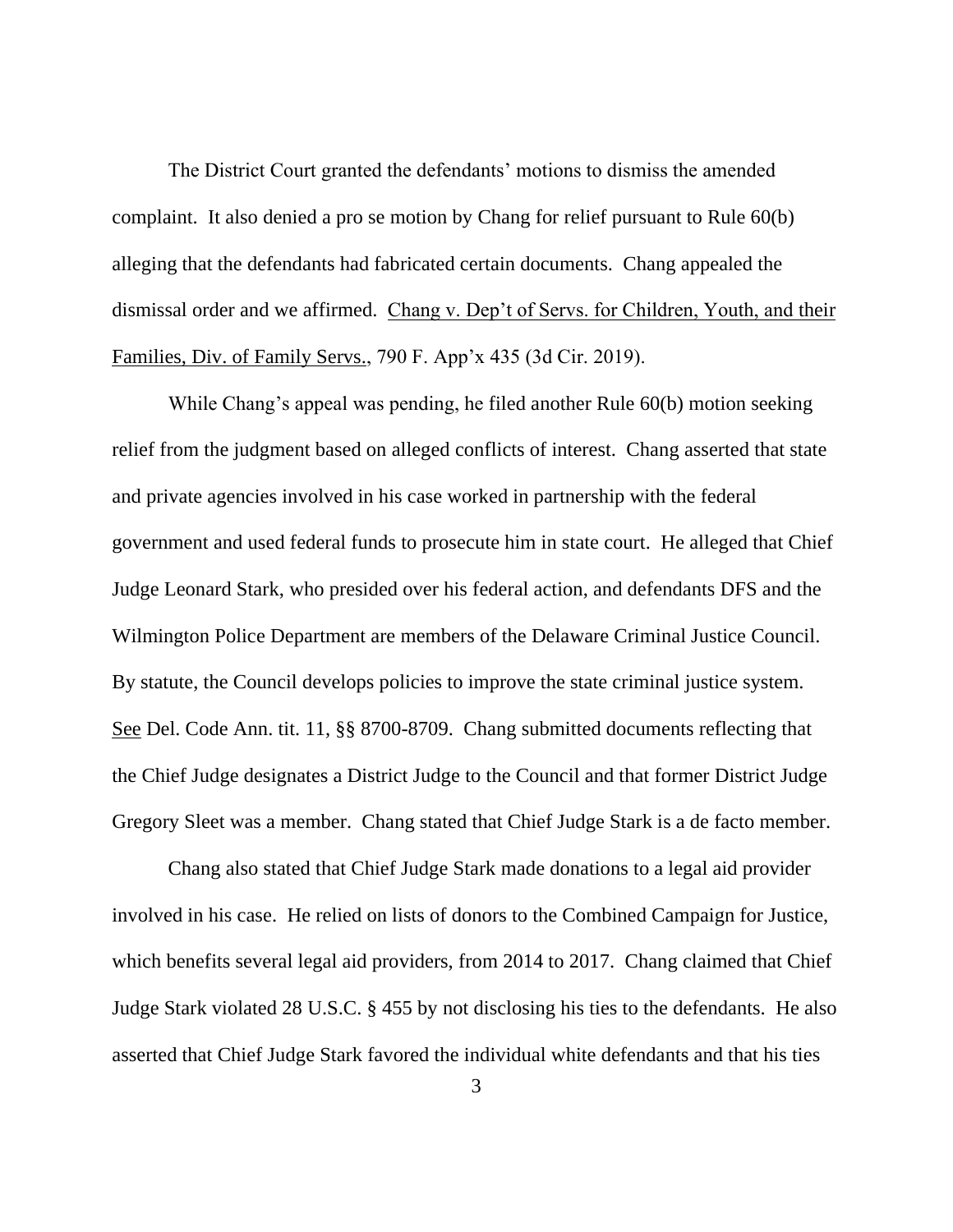give rise to a claim of "white privilege," which he described as the use of power to favor the white majority at the expense of minorities. Chang moved the Court to vacate or withdraw its prior orders.

The District Court denied Chang's motion. It decided that, to the extent Chang sought recusal under  $\S$  455(a), he had not shown that a reasonable person with knowledge of all the facts would question the Court's impartiality. It stated that Chang was clearly dissatisfied with its prior decisions and that such dissatisfaction is not a basis for recusal. The District Court also ruled that, to the extent Chang sought relief under Rule 60(b)(2) based on newly discovered evidence, he did not assert that the information was previously unavailable and his legal theory based on the information would not have changed the outcome.<sup>1</sup> The District Court also held that relief was not due under Rule  $60(b)(6)$ . It noted that its dismissal order was affirmed on appeal and stated that Chang had not shown judicial bias or the requisite extraordinary circumstances. This appeal followed.

We have jurisdiction pursuant to 28 U.S.C. § 1291. We review the District Court's decision for abuse of discretion. See Cox v. Horn, 757 F.3d 113, 118 (3d Cir. 2014) (Rule 60(b) motion); Securacomm Consulting, Inc. v. Securacom Inc., 224 F.3d 273, 278 (3d Cir. 2000) (recusal).

<sup>&</sup>lt;sup>1</sup> The District Court found a motion for relief under Rule  $60(b)(2)$  untimely as to its dismissal order, but timely as to the denial of his prior Rule 60(b) motion.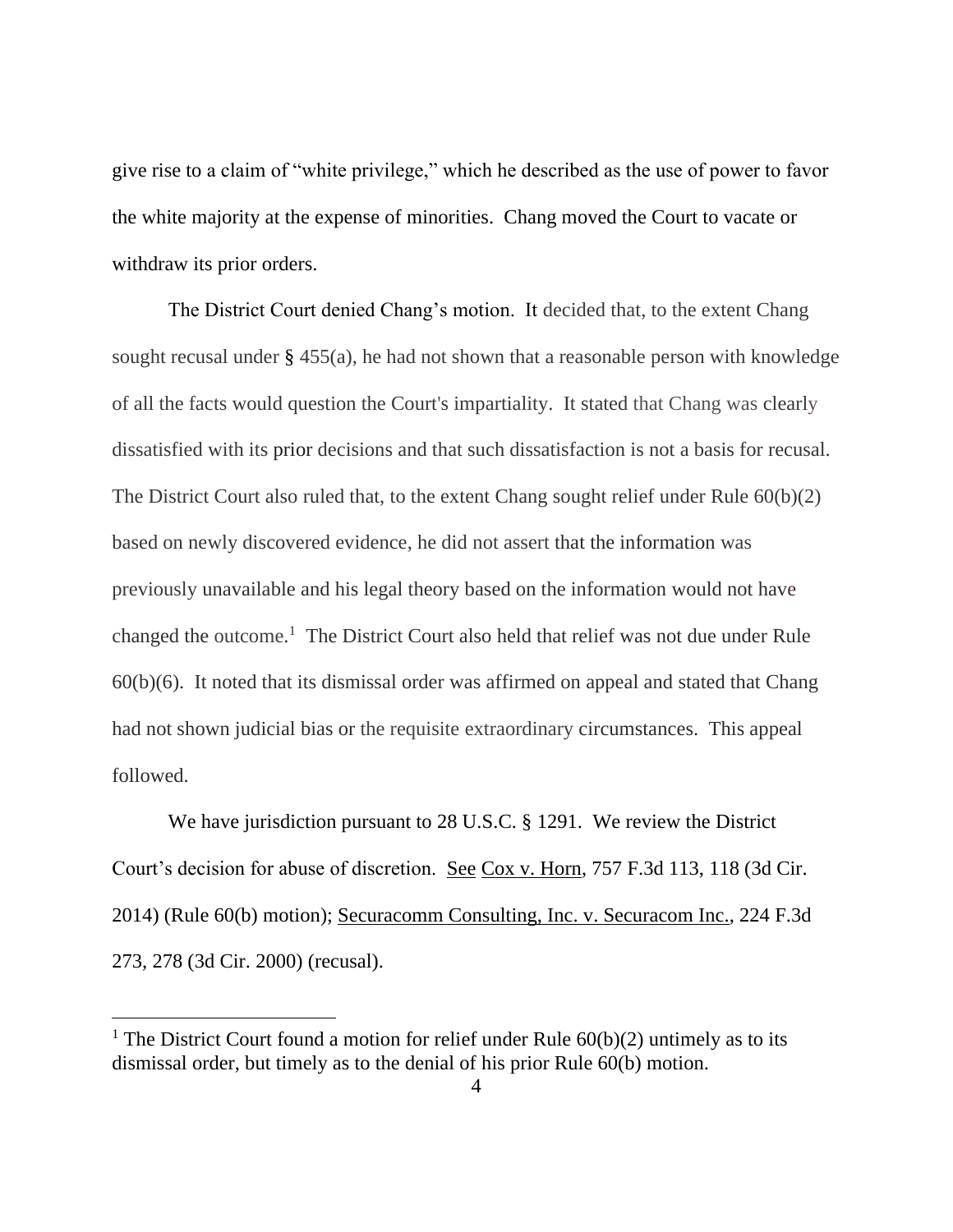Chang asserts on appeal that there is a history of racial injustice in the courts and that Chief Judge Stark should not have heard his action or considered his Rule 60(b) motion due to his racial bias and ties to the defendants. He contends that Chief Judge Stark's bias is shown by his designation of Judge Sleet, who is African American, to serve on the Criminal Justice Council. Chang has shown no bias on this basis. Chang also asserts that Chief Judge Stark ordered that he use a pseudonym to obscure his identity so that it would seem that the law was administered even-handedly. It does not appear that Chang raised this argument below and, in any event, Appellees correctly note that another District Judge issued the order in response to Chang's motion to seal the case.

Chang argues that Chief Judge Stark did not properly apply § 455(a) in considering whether recusal was required. The District Court's decision, however, sets forth the applicable standard under In re Kensington Int'l Ltd., 368 F.3d 289, 296 (3d Cir. 2004), recognizes Chang's allegations of ties to the defendants, and correctly states that dissatisfaction with a prior decision is an insufficient basis for recusal. Securacomm, 224 F.3d at 278. Although Chang had asserted that Chief Judge Stark is a de facto member of the Criminal Justice Council and that defendants also are members, he showed that the Chief Judge designates a judge to the Council, not that he is a member.<sup>2</sup>

<sup>&</sup>lt;sup>2</sup> Chang contends in a reply to Appellees' response to his motion for a declaratory judgment that Chief Judge Stark was a Council member. He submitted a document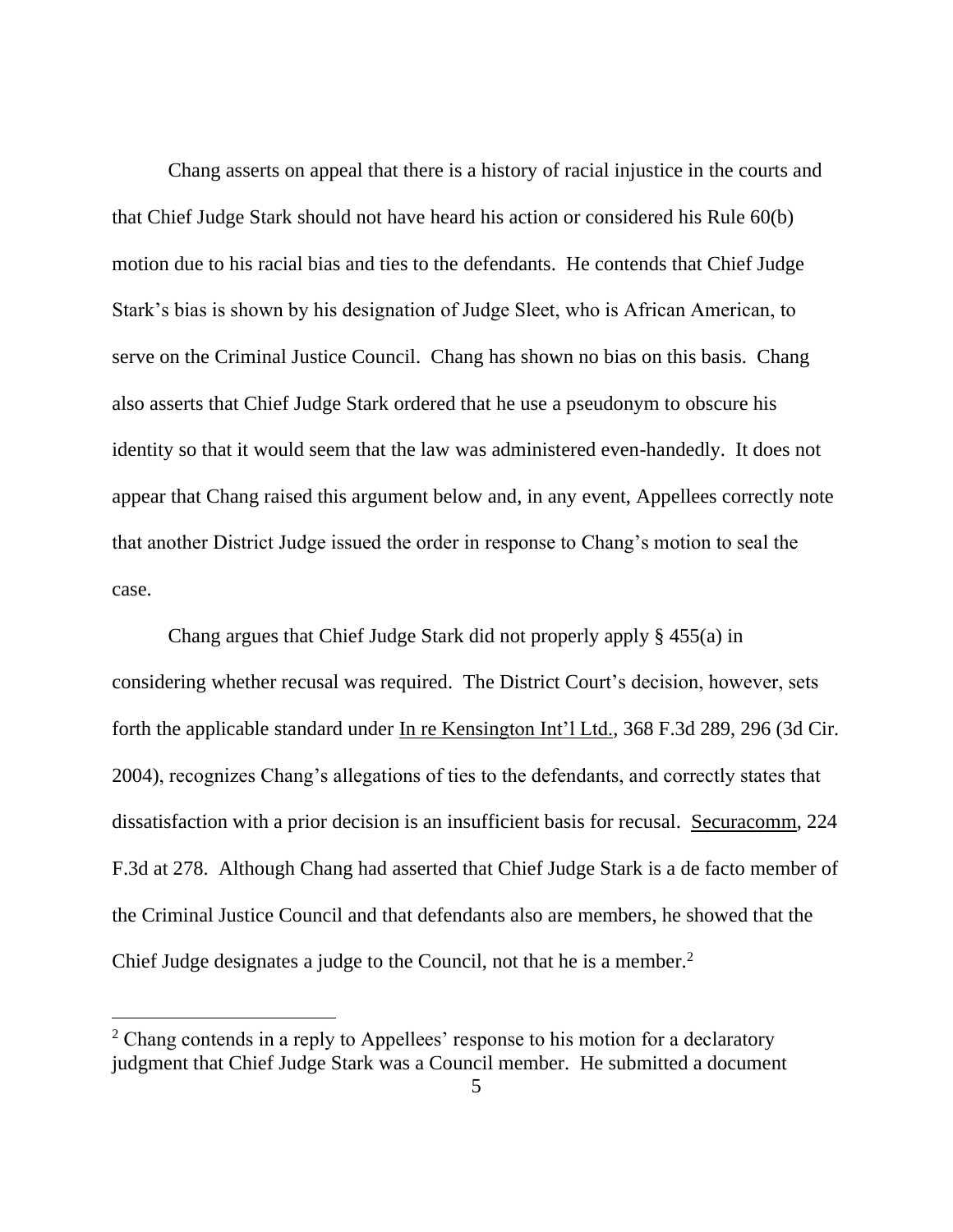To the extent Chang relies on Chief Judge Stark's charitable donations, the Combined Campaign for Justice benefits three legal aid agencies, including Delaware Volunteer Legal Services. Chang contends that this agency administered an affidavit by Sharon Marlowe, a defendant and DFS employee, that was used in the state court proceeding brought against him. According to the Appellees, the affidavit was notarized by an agency lawyer representing the children's mother in state court. Chang has not shown that a reasonable person would question Chief Judge Stark's impartiality in adjudicating Chang's claims under these circumstances based on his donations to the Combined Campaign for Justice.

Because Chang has not established a violation of § 455(a), we need not consider whether relief is due under Rule  $60(b)(6)$  based on such a violation. See Liljeberg v. Health Servs. Acquisition Corp., 486 U.S. 847, 864 (1988) (stating factors that apply to Rule  $60(b)(6)$  motion when there is a violation of § 455(a)). Chang does not contend that he satisfies the requirements for relief under Rule 60(b)(2) and it is thus unnecessary to address the District Court's reasons for denying relief under this provision.

indicating that he was a member when he was a United States Attorney. We do not consider this contention, which was not made below or in his opening brief, see United States v. Quillen, 335 F.3d 219, 224 (3d Cir. 2003), or the document, which was not filed in the District Court. See Fed. R. App. P.  $10(a)$  (record on appeal is comprised of, among other things, the original papers and exhibits filed in the district court).